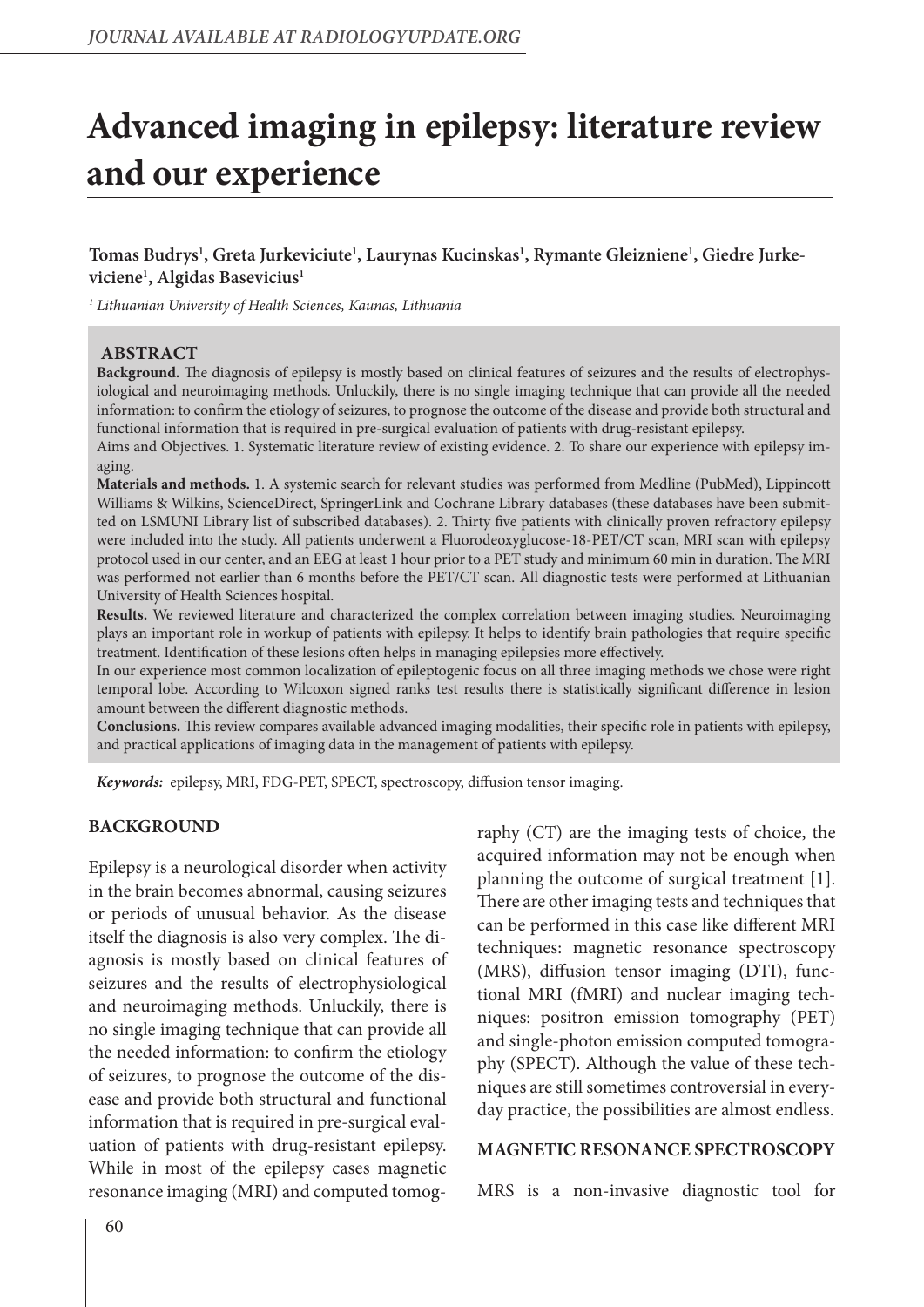measuring biochemical changes in the brain. N-acetylaspartate (NAA) peak concentration is quantified and usually compared with creatine or choline peaks [1]. Due to the limited voxel coverage and long spectra acquisition time, MRS is mostly used for patients with focal epilepsies. Decreased NNA peaks strongly correlate with EEG and surgical results, thus MRS can be used for epileptogenic area lateralization and localization (changes are found in 70-80%), especially in MTLE patients with drug resistant epilepsy undergoing pre-surgical evaluation [1, 2, 3, 4]. Some studies suggest that NNA concentrations normalize after surgery, also NNA concentration appears to measure neuronal density, and in some cases NNA peak changes are bilateral in MTLE patients, therefore NNA changes should be interpreted with caution [1]. For properly selected patients MRS proves to be a valuable tool for pre-surgical evaluation and planning.

#### **DIFFUSION TENSOR IMAGING**

DTI is a subtype of diffusion weighted imaging (DWI) which measures the diffusion of water molecules within the white matter of the brain. This allows a non-invasive three-dimensional mapping of white matter tracts (tractography), including location, orientation and anisotropy [5, 6, 7]. DTI tractrography has shown to be valuable in patients with drug-resistant temporal lobe epilepsy (TLE) undergoing anterior temporal lobe resection (ATLR) [8, 9]. Although, surgically treated patients have a high rate of seizure freedom (50-60% at 10 years) [10], 50- 100% suffer postoperative visual field defect [9, 11, 12, 13]. DTI may be employed for presurgical planning and intraoperative navigation in order to avoid injury to the temporal loop of the optic radiation (Meyer's loop), alongside conventional MRI imaging, DTI tractography has also proven helpful for evaluating post-operative damage to the Meyer's loop [9, 14, 15, 16]. Another possible application of DTI is fractional anisotropy analysis for lateralizing epileptogenic area in temporal lobe epilepsy patients. Ahmadi, et al. Found that DTI correctly localized left vs right TLE in

90% of all cases [17]. It suggests possible DTI application for MRI negative epilepsy patients and might give some insights for further radiological investigation. Although, DTI is not well established in clinical practice, it shows promising results with possible clinical application.

## **FUNCTIONAL MAGNETIC RESONANCE IMAGING**

fMRI is a non-invasive imaging tool that can map functional areas in the brain by measuring changes in the cerebral blood flow. The most widely used fMRI technique employs blood oxygenation level - dependent (BOLD) effect. Due to different magnetic properties, changes in the ratio of oxyhemoglobin and deoxyhemoglobin concentrations can be measured, this allows to evaluate areas of altered neuronal activity. BOLD fMRI proved to be useful for functional area mapping related to specific tasks (i.e. language, memory, motor function) [3, 18, 19, 20, 21, 22]. Studies show evidence that task-based fMRI may be considered as an option to replace the invasive intra-carotid amobarbital procedure (IAP, also known as Wada test) which is the current standard for language and memory lateralization and outcome prediction prior to epilepsy surgery [23-25]. A study by Janecek et al. yielded promising results, showing 14% discordance rate between Wada and fMRI [26]. Another currently published practice guideline supports the idea, stating that fMRI could be used in place of IAP for lateralizing functonal language and memory areas in the presurgical evaluation, and prediction of postoperative deficit [27]. However, there are no standardised protocols for fMRI tasks (a set of questions or commands), results vary between the institutions, technical IAP aspects also differ depending on the institution, this is the possible cause of notable concordance between the two techniques, thus leading to potential drawback of fMRI implementation in day-to-day clinical practice.

Another possible application of fMRI is simultaneous EEG-fMRI recording. While fMRI maps hemodynamic changes, EEG represents electri-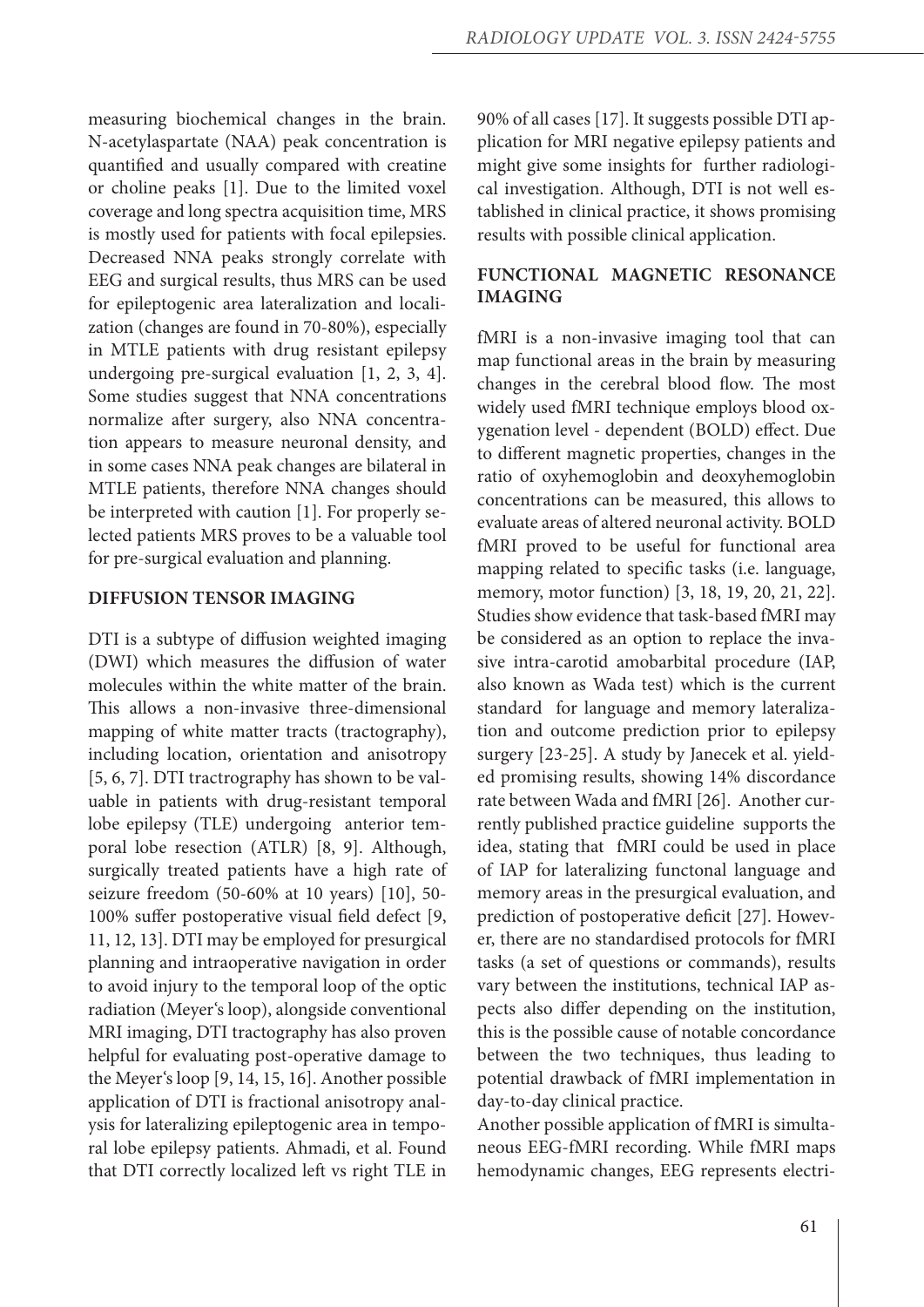cal activity of the brain allowing to better understand epileptogenic regions, their extent and connection to other areas of the brain [3, 19- 22]. In one study EEG-fMRI helped to identify epileptogenic regions in 55% of MRI-negative epilepsy patients, which was helpful for further search of subtle lesions or guidance for intracranial placement of EEG electrodes [28]. A number of studies have found that the change in fMRI BOLD signal correlates with recorded EEG electric discharges (ED) during the seizure. As mentioned, it not only helps to locate the area of the epileptogenic zone but also gives information about more remote structures that contribute to the ED. This could help for further investigation of epileptic networks, moreover to the better understanding of the pathophysiology of epilpesy [28-31]. In summary, although fMRI is still considered to be experimental, recent studies show potential applications for epilepsy diagnostics and surgery, that one day may become routinely used in clinical practice.

## **NEUROIMAGING IN NUCLEAR MEDICINE**

Functional neuroimaging using PET or SPECT are well established techniques that help observe metabolic processes and can localize a focal abnormality in patients with drug-resistant epilepsy while planning surgical treatment (32, 33, 34). Functional neuroimaging is essential in pre-surgical evaluation of the epilepsy patient especially when other previous CT or MRI scans were negative. Physiologic ligand with a connected radioactive tracer is administered intravenously and attach to targeted areas. A scanner detects the emission of gamma rays and then might be transferred to structural images made with CT or MRI to provide both anatomic and metabolic information.

## **POSITRON EMISSION TOMOGRAPHY**

Fluorodeoxyglucose (FDG) is the most common ligand used in PET scan to measure glucose metabolism in epilepsy patients. FDG-PET is usually performed between the seizures (inter-ictal FDG-PET). Epileptogenic zone in interictal FDG-PET appears as hypo metabolic. FDG-PET has the most value in determining the temporal lobe epilepsy with specificity of 80-84 % [32]. The found temporal hypo metabolic zone accurately coincides with EEG abnormalities even when a patient is MRI-negative (32, 35, 36, 37). However, FDG-PET is less valuable in extra temporal epilepsy. PET does not provide much information about the size or structure of lesion because the hypo metabolic region usually extends farther than the epileptogenic zone. Thus other imaging techniques like CT or MRI are performed together with FDG-PET. FDG-PET might also be valuable if there is more than one registered epileptogenic zone in EEG or if the symptoms and the findings in EEG do not correlate [3]. There are other experimental and less known and less widely used ligands that each asses different functions. They are mostly used in clinical trials, for example 11C- or 18F-flumazenil. 11C-FMZ binds to (GABA)-A benzodiazepine receptors. The number of benzodiazepine receptors is significantly decreased in epileptogenic zone. Therefore, the uptake of 11C-FMZ is also decreased in this zone and this change may help to identify the hypo metabolic epileptogenic zone. The found zone is usually smaller and better defined while comparing the epileptogenic zone found with FDG-PET and 11C- FMZ. Even though this could be very useful while planning the surgical treatment and help to perform the smallest resection possible, the use of 11C-FMZ is limited due to technical difficulties like very short half-life. So the role of 11C- FMZ – PET in pre-surgical workup is not very well established, although it suggests many ideas for the future. [3, 32].

# **SINGLE-PHOTON EMISSION COMPUTED TOMOGRAPHY**

SPECT assess the cerebral blood flow using radiotracers like technetium-99m-hexamethylpropylene amine oxime (99mTc-HMPAO). The radiotracer is administered intravenously and the scan is performed after 30 to 60 s after the administration. The half-life of radiotracer is long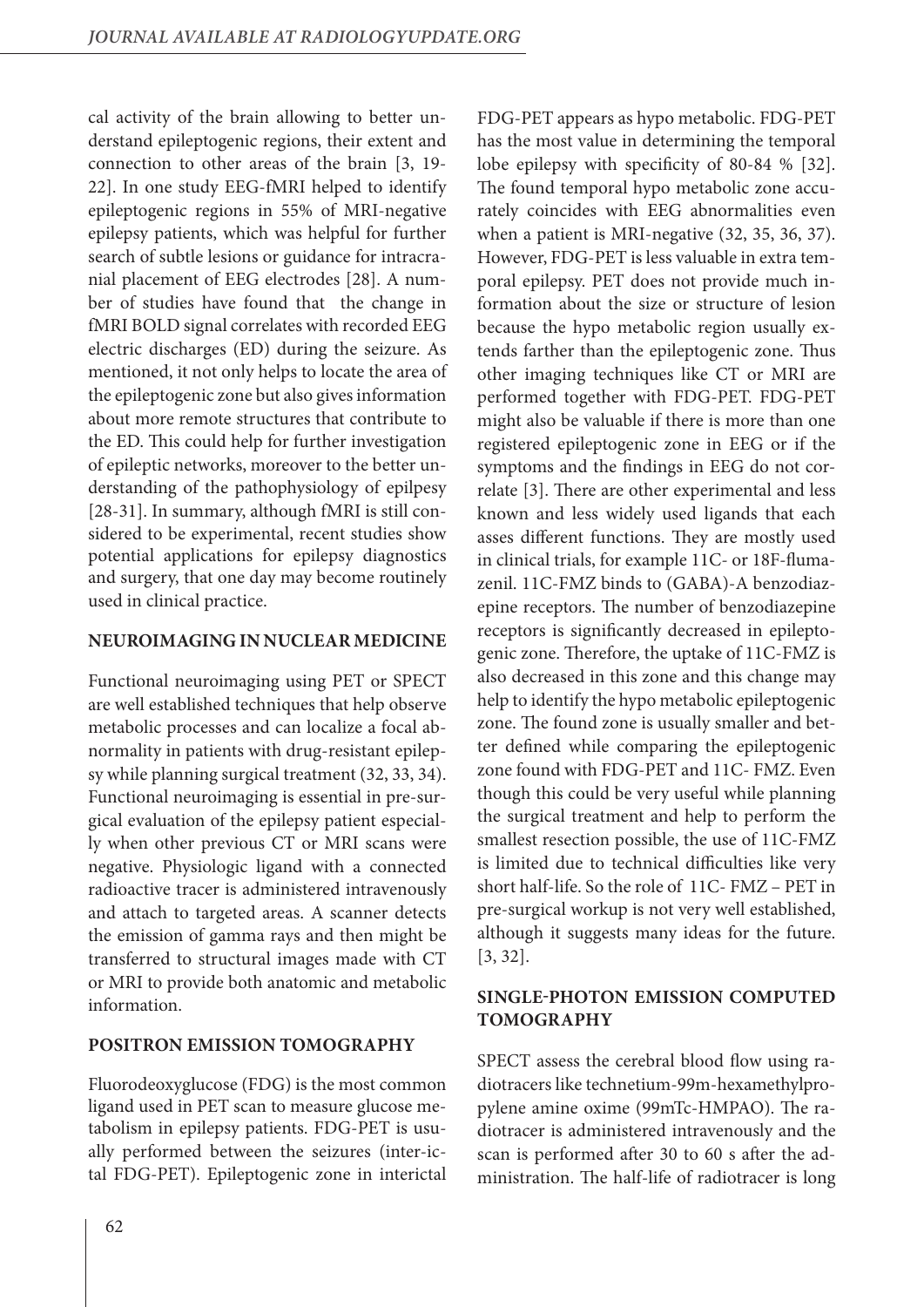so the scan can be performed up to 4 hours after the intravenous administration [2]. Although the inter-ictal SPECT is usually performed to use the images for subtraction, but it can also be used to evaluate the decreased cerebral blood flow between the seizures [2]. Ictal (during the seizure) SPECT scan allows to identify the epileptogenic zone which appears as hyperperfusion. It is especially important when the patient is MRI-negative [3]. The radiotracer must be prepared in advance and administered as soon as the seizure starts. Then the scan is performed and compared with the inter-ictal scan of the same patient. The success of the scan highly depends on the speed of radiotracer administration. The faster the radiotracer administration and the scan is performed, the better the probability to identify the epileptogenic zone is. SPECT is not recommended if the usual seizure is less than 15 s in length [1]. SPECT subtraction is the image sum of both ictal and inter-ictal scans [32]. SPECT is even more valuable when the scan data is compared with the symptoms and EEG data as it might be important in planning the surgical treatment even when the patient is MRI-negative [2, 3, 32, 37]. SPECT shows better results in identifying the temporal epileptogenic zone [1]. SPECT scan can also be combined with MRI scan and it is then called SISCOM (subtraction ictal SPECT co-registered to MRI). With the additional step of data normalization and statistical analysis it is called STATISCOM (Statistical ictal SPECT co-registered with MRI). The importance of those tests is still debatable, although it is possible that they will be widely used in the future.

# **OUR EXPERIENCE**

## Patient characteristics (table 1)

Cases comprised 35 patients with clinically proven refractory epilepsy. Gender of the patients was distributed almost equally: there were 18 women and 17 men patients. Twenty seven patient were adults, 8 were children at the time of hospitalization for epilepsy imaging. Mean age of all patients was 28.31. Most of the cases (32) were with structural epilepsy. Other 3 had unknown etiology.

All patients had been admitted for a comprehensive assessment including EEG monitoring, MRI scan with epilepsy protocol and a Fluorodeoxyglucose-18-PET/CT scan.

|                |         |         | Mini-            | Maxi-            |         |              |                       |                  |
|----------------|---------|---------|------------------|------------------|---------|--------------|-----------------------|------------------|
|                | N       | Range   | mum              | mum              |         | Mean         | <b>Std. Deviation</b> | Variance         |
|                | Statis- | Statis- |                  |                  | Statis- | Std.         |                       |                  |
|                | tic     | tic     | <b>Statistic</b> | <b>Statistic</b> | tic     | <b>Error</b> | <b>Statistic</b>      | <b>Statistic</b> |
| patient_age    | 35      | 61      | 2                | 63               | 28.31   | 2.550        | 15.088                | 227.634          |
| Valid N (list- | 35      |         |                  |                  |         |              |                       |                  |
| wise)          |         |         |                  |                  |         |              |                       |                  |

**Descriptive Statistics (table 1)**

# **Results**

1. Most common localization for epileptogenic activity on EEG was right temporal lobe with 54.3% (table 2); most common lobe with structural changes on MRI was right temporal lobe with 42.9% (table 3); most common hypometabolism zone on PET/CT was in right temporal lobe with 45.7% (table 4).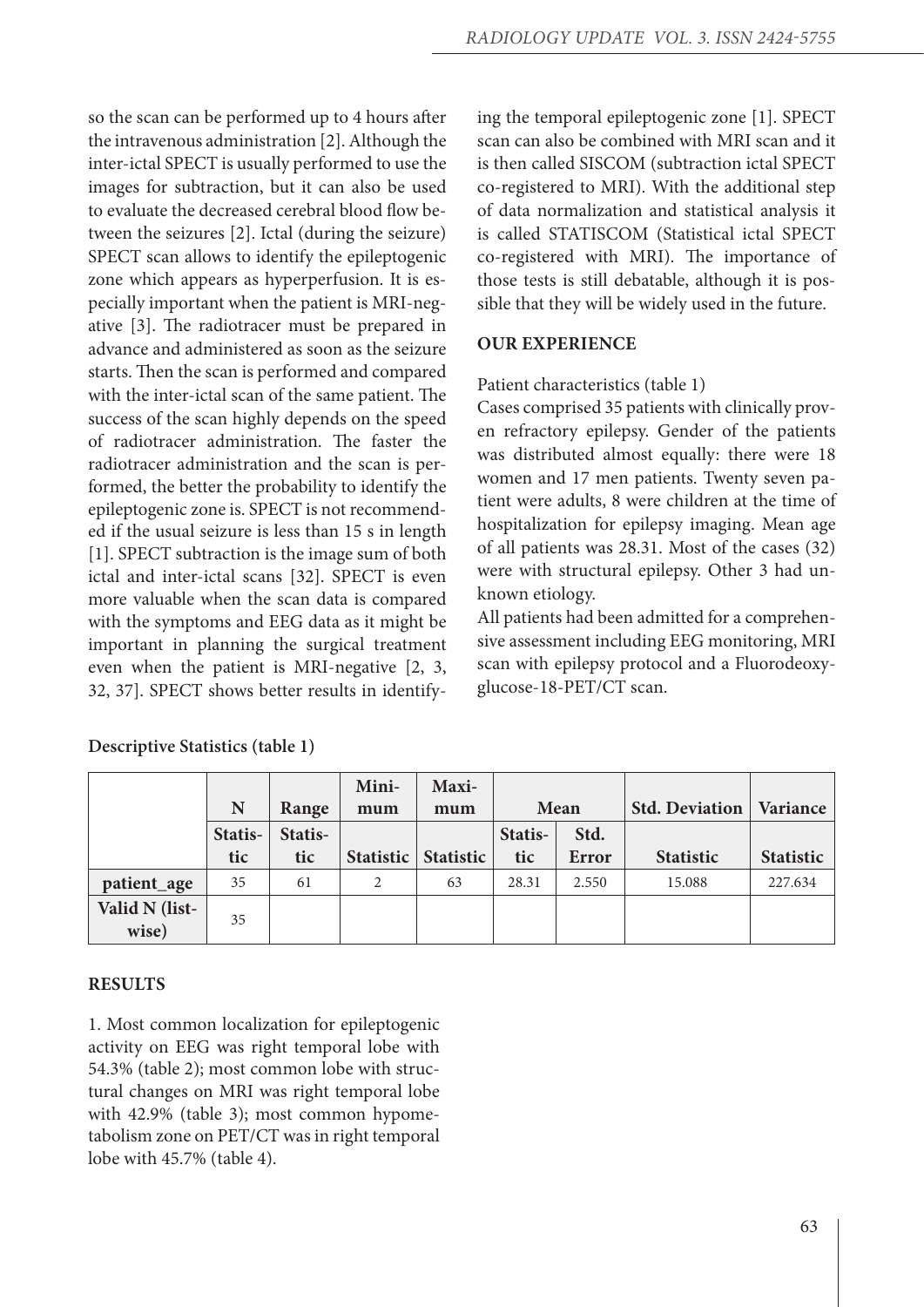## *JOURNAL available at radiologyupdate.org*

|       |                | Frequency | Percent | <b>Valid Percent</b> | <b>Cumulative Percent</b> |
|-------|----------------|-----------|---------|----------------------|---------------------------|
| Valid | right_frontal  |           | 11.4    | 11.4                 | 11.4                      |
|       | left_frontal   |           | 2.9     | 2.9                  | 14.3                      |
|       | right_temporal | 19        | 54.3    | 54.3                 | 68.6                      |
|       | left_temporal  |           | 31.4    | 31.4                 | 100.0                     |
|       | <b>Total</b>   | 35        | 100.0   | 100.0                |                           |

# **eeg\_localization (table 2)**



# **mri\_localization (table 3)**

|       |                 | Frequency | Percent | <b>Valid Percent</b> | <b>Cumulative Percent</b> |
|-------|-----------------|-----------|---------|----------------------|---------------------------|
| Valid | not found       | 4         | 11.4    | 11.4                 | 11.4                      |
|       | right_frontal   | 3         | 8.6     | 8.6                  | 20.0                      |
|       | right_temporal  | 15        | 42.9    | 42.9                 | 62.9                      |
|       | left_temporal   | 12        | 34.3    | 34.3                 | 97.1                      |
|       | right_occipital |           | 2.9     | 2.9                  | 100.0                     |
|       | <b>Total</b>    | 35        | 100.0   | 100.0                |                           |

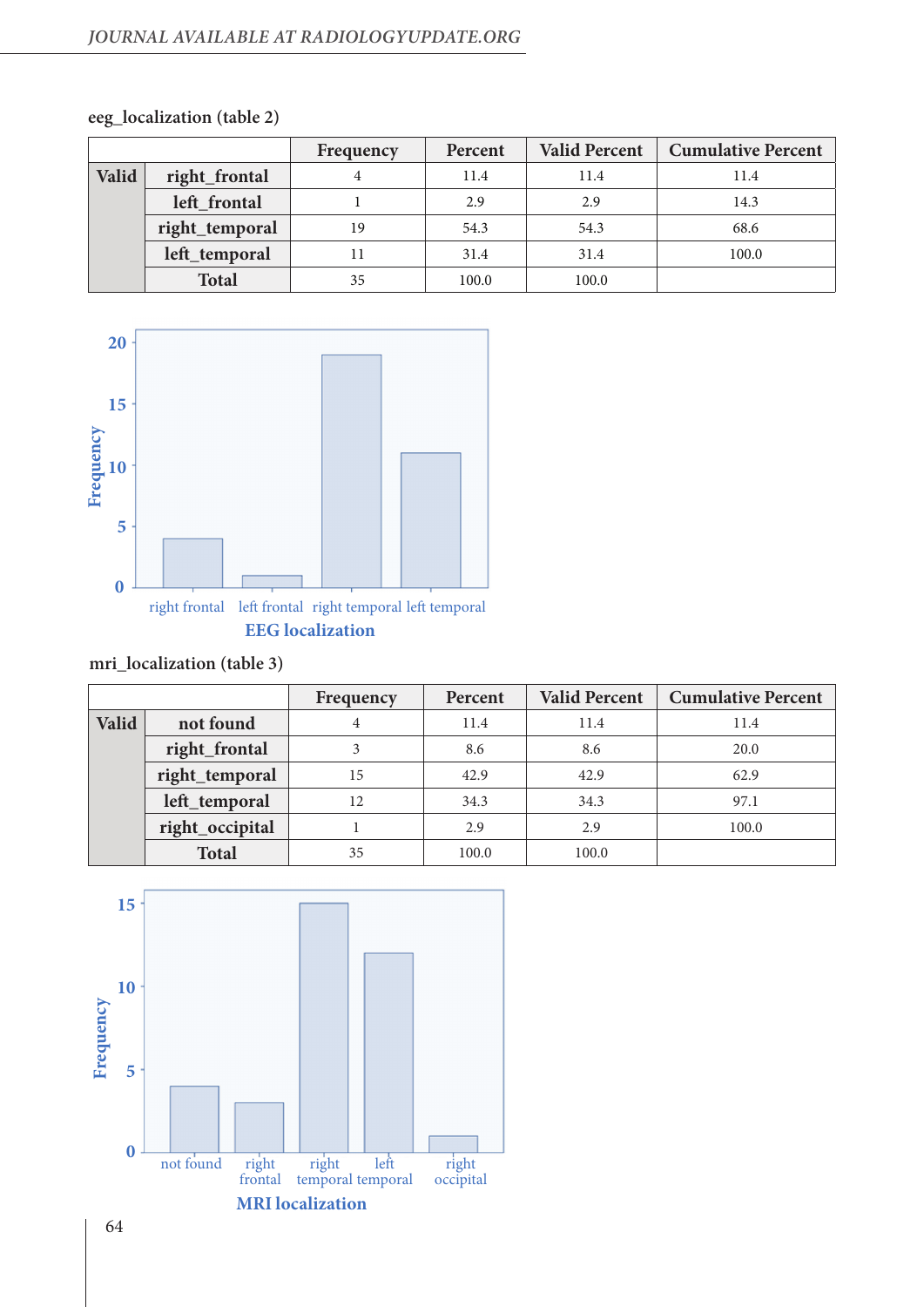|       |                | Frequency                   | Percent | <b>Valid Percent</b> | <b>Cumulative Percent</b> |
|-------|----------------|-----------------------------|---------|----------------------|---------------------------|
| Valid | not found      |                             | 20.0    | 20.0                 | 20.0                      |
|       | right_frontal  | $\mathcal{D}_{\mathcal{L}}$ | 5.7     | 5.7                  | 25.7                      |
|       | left_frontal   |                             | 2.9     | 2.9                  | 28.6                      |
|       | right_temporal | 16                          | 45.7    | 45.7                 | 74.3                      |
|       | left_temporal  | 9                           | 25.7    | 25.7                 | 100.0                     |
|       | <b>Total</b>   | 35                          | 100.0   | 100.0                |                           |

**pet\_localization (table 4)**



# **Wilcoxon Signed Ranks Test**

#### **Ranks (table 5)**

|                                               |                       | N               | <b>Mean Rank</b> | <b>Sum of Ranks</b> |
|-----------------------------------------------|-----------------------|-----------------|------------------|---------------------|
| eeg_lesion_amount<br>$\overline{\phantom{a}}$ | <b>Negative Ranks</b> | 3 <sup>a</sup>  | 13.50            | 40.50               |
| mri_lesion_amount                             | <b>Positive Ranks</b> | 22 <sup>b</sup> | 12.93            | 284.50              |
|                                               | <b>Ties</b>           | 10 <sup>c</sup> |                  |                     |
|                                               | Total                 | 35              |                  |                     |
| mri_lesion_amount<br>$\qquad \qquad -$        | <b>Negative Ranks</b> | 8 <sup>d</sup>  | 8.25             | 66.00               |
| pet_lesion_amount                             | <b>Positive Ranks</b> | 5 <sup>e</sup>  | 5.00             | 25.00               |
|                                               | <b>Ties</b>           | 21 <sup>f</sup> |                  |                     |
|                                               | Total                 | 34              |                  |                     |
| pet_lesion_amount<br>$\overline{\phantom{a}}$ | <b>Negative Ranks</b> | 18 <sup>g</sup> | 11.33            | 204.00              |
| eeg_lesion_amount                             | <b>Positive Ranks</b> | 4 <sup>h</sup>  | 12.25            | 49.00               |
|                                               | <b>Ties</b>           | $12^{\rm i}$    |                  |                     |
|                                               | Total                 | 34              |                  |                     |

*a. eeg\_lesion\_amount < mri\_lesion\_amount b. eeg\_lesion\_amount > mri\_lesion\_amount c. eeg\_lesion\_amount = mri\_lesion\_amount d. mri\_lesion\_amount < pet\_lesion\_amount e. mri\_lesion\_amount > pet\_lesion\_amount*

*f. mri\_lesion\_amount = pet\_lesion\_amount*

*g. pet\_lesion\_amount < eeg\_lesion\_amount*

*h. pet\_lesion\_amount > eeg\_lesion\_amount*

*i. pet\_lesion\_amount = eeg\_lesion\_amount*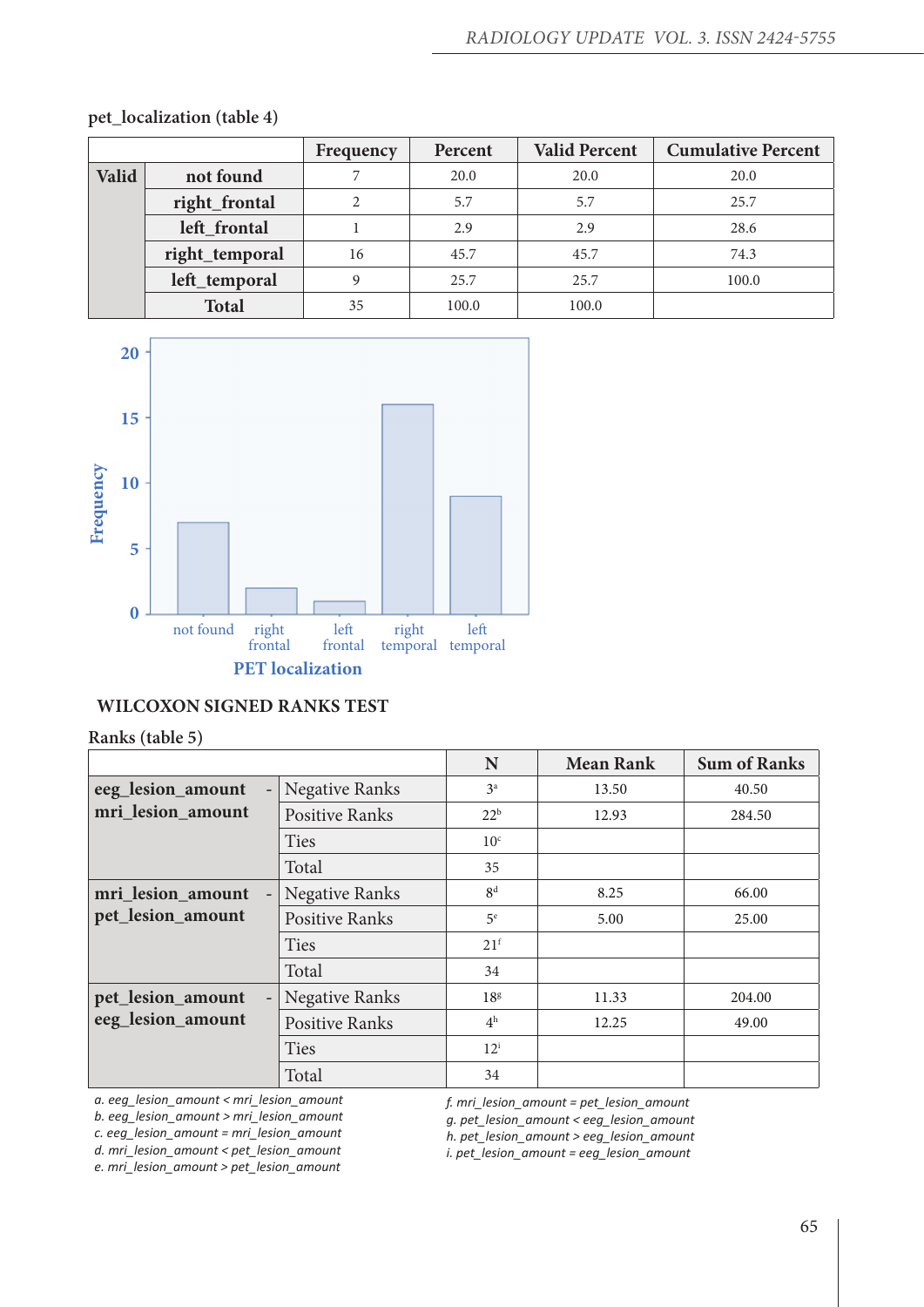|                             | eeg_lesion_amount -<br>mri_lesion_amount | mri_lesion_amount -   pet_lesion_amount -<br>pet_lesion_amount | eeg_lesion_amount |
|-----------------------------|------------------------------------------|----------------------------------------------------------------|-------------------|
|                             | $-3.443b$                                | $-1.460c$                                                      | $-2.665c$         |
| Asymp. Sig.<br>$(2-tailed)$ | .001                                     | .144                                                           | .008              |

#### **Test Statisticsa (table 6)**

*a. Wilcoxon Signed Ranks Test*

*b. Based on negative ranks.*

*c. Based on positive ranks.*

**Wilcoxon signed ranks test results (tables 5, 6):**

# **Correlation of EEG violations with MRI abnormalities**

First line in the Ranks table indicates number of cases (N=3) when number of epileptogenic foci found on EEG were lower than established on MRI. The sum of the rankings was 40.50; Average rank 13.50. Similar information was provided in 22 cases where number of epileptogenic foci detected by the EEG method was higher than established on MRI. The second table shows the Z-value (-3.443) and the p value (Asymp. Sig.  $(2-tailed) = 0.001$ . Since  $p < 0.05$  - there was a statistically significant difference between the number of epileptogenic focal points detected on EEG and MRI.

## **MRI correlation with PET / CT lesions**

There were 8 cases where number of epileptogenic foci detected on MRI was lower than those which were found on PET/CT. These tests correspond to rank=66.00; average rank=8.25. In 5 cases epileptogenic foci number detected on MRI was higher than identified on PET/CT. Z-value was

-1.460, p=0.144. Since p>0.05 - there was no statistically significant difference between the number of epileptogenic foci detected on MRI and PET/CT.

## **PET / CT correlation with EEG lesions**

In 18 cases number of epileptogenic foci detected on PET/CT was lower than on EEG. Corresponding ranking=204.00; average rank=11.33). In 4 cases number of epileptogenic foci detected

on MRI was higher than established on PET/CT. Z-value was  $-2.665$ ,  $p = 0.008$ ). As

p<0.05 - there was a statistically significant difference between epileptogenic foci found on PET/CT and EEG.

#### **CONCLUSIONS**

This review compares available advanced imaging modalities, their specific role in patients with epilepsy, and practical applications of imaging data in the management of patients with epilepsy. Conventional MRI is the common choice for imaging for now, mostly because of its ability to detect small lesions like mesial temporal sclerosis, cortical dysplasias and small tumors, that are not detected by CT, which is often needed only for the initial investigation and in acute situations. However, different MRI techniques, functional nuclear imaging methods like PET/CT is extremely useful imaging methods to assist in the localization of epileptogenic zones. Information that these neuroimaging methods provides is complementary to anatomical imaging of MRI and functional information of EEG and is a very important techniques in the process of sorting out patients in whom surgery may be indicated. According to our experience - there was a statistically significant difference in lesion amount between MRI, PET/CT and EEG diagnostic methods for epilepsy.

Most common localization of epileptogenic focus on all three imaging methods we chose were right temporal lobe, which might be associated with fact that hippocampus is often involved in seizures, even if they are not generated there.